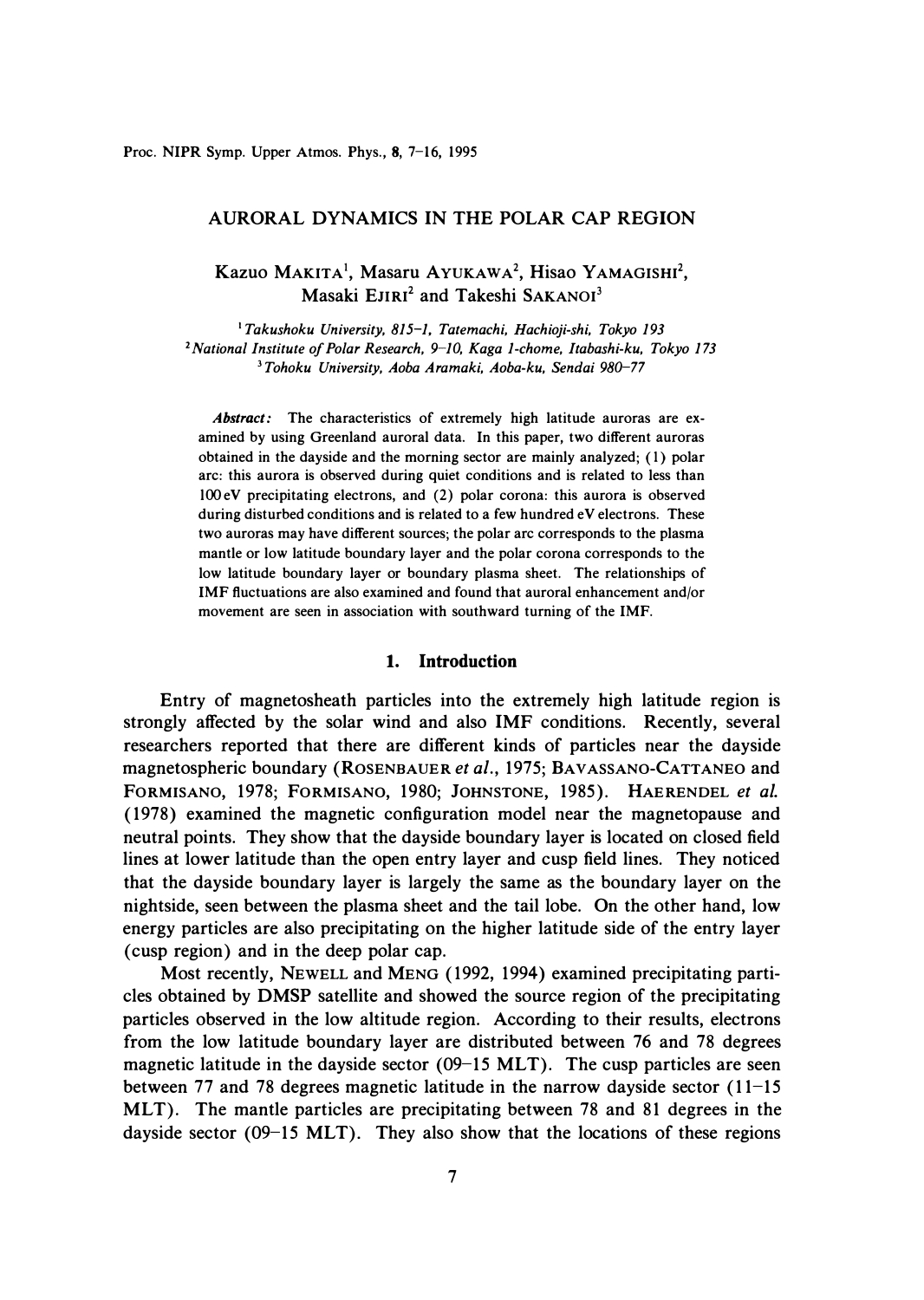**depend on the IMF orientation and solar wind pressure.** 

**Those precipitating particles must excite various kind of auroras in the dayside polar cusp and polar cap region. From the recent Viking auroral imager observations, ELPHINSTONE** *et al.* **( 1993) examined the morphologies of the dayside aurora and showed the variety of auroral forms related to different magnetospheric**  phenomena. On the other hand, SANDHOLT *et al.* (1992) examined the auroral **structure in the dayside cusp region using ground based auroral observations. Although many researchers study the cusp/cap auroras and their related phenomena, much remains unknown about the global high latitude auroral phenomena and their relationships to the particle precipitations and other phenomena obtained by satellite. In this paper, we examined the high latitude aurora obtained at Godhavn (76° MLAT) and Upernavik (80° MLAT) in Greenland in order to clarify the characteristics of high latitude auroras and their IMF dependences.** 

#### **2. Characteristics of Typical High Latitude Aurora**

**There are several kinds of high latitude auroras from their characteristic patterns and particle precipitations. On the basis of high latitude auroras obtained at Godhavn and Upernavik, Greenland from December 1988 to January 1993, we categorized three types of high latitude aurora and examined their characteristics. They are polar arc, polar corona and discrete aurora. It is noted that there are several other kind of auroras in the high latitude region, however, the occurrence frequency of such auroras are not high, so we mainly examine the above three auroras in this paper.** 

**Typical auroral image data are shown in Fig. 1. The left panel illustrates polar arc features. Generally, the polar arc extends from east to west and is observed frequently in the dawn and dusk sectors. This arc is stable and develops from the dayside region. The duration time of this arc is within a few minutes, it disappears** 



**Polar arc Polar corona Discrete aurora**  *Fig. 1. Auroral image data obtained by all-sky TV camera at Godhavn. The left panel shows polar arc observed in the dawn sector. The middle panel shows the polar corona observed in the pre-noon sector. The right panel shows the discrete aurora observed in the midnight.*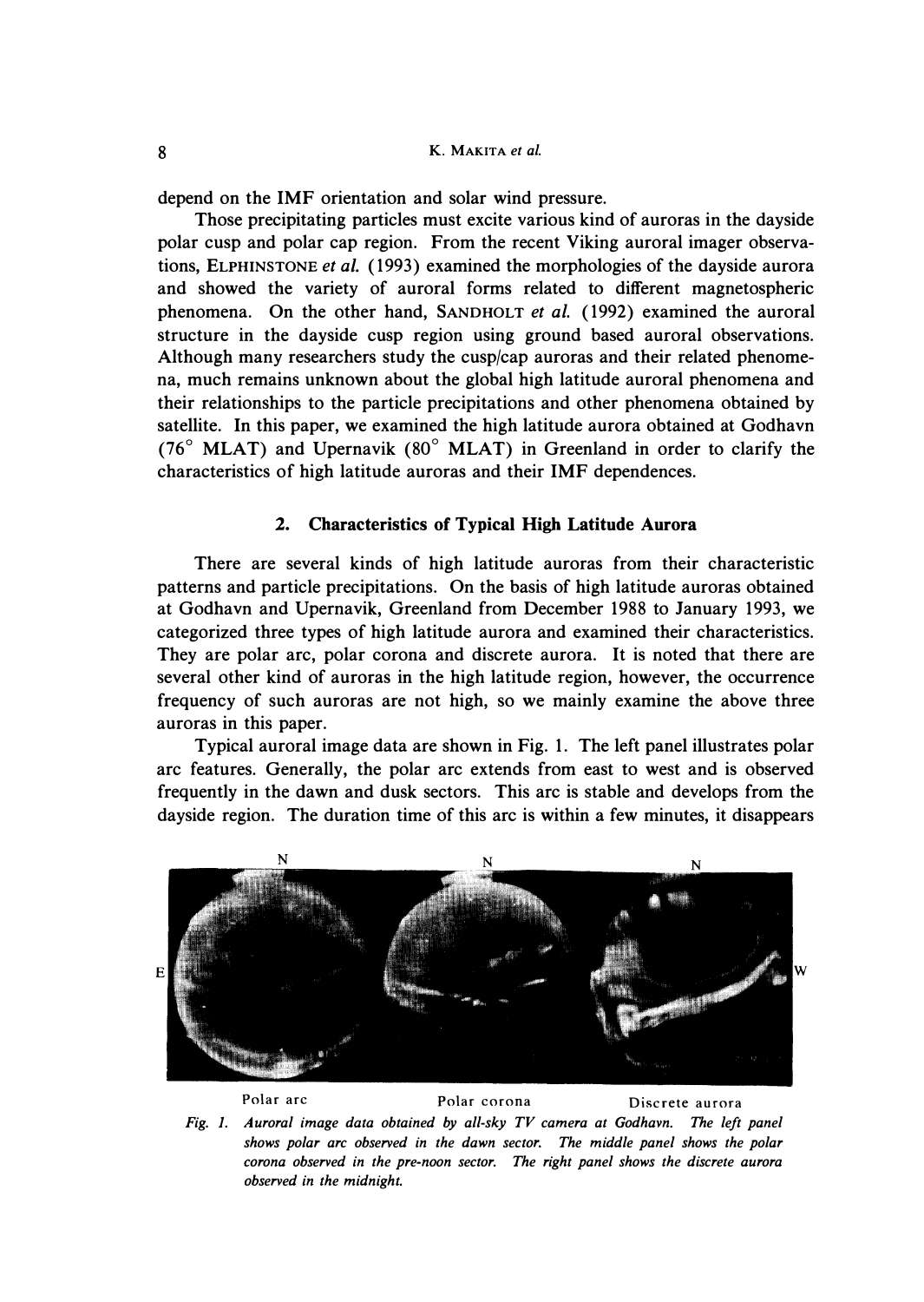**without remarkable activity. The intensity of the polar arc is very weak and less than a few kR at 557. 7 nm. This arc appears during the geomagnetic quiet condition and thus may correspond to the northward IMF period. The polar arc defined here must be the same as the sun-aligned arc reported by DAVIS (1960). However, this arc does not always appear along the sun-aligned direction, especially on the dayside, so here we call it the polar arc instead of a sun-aligned arc. It is also noted that this polar arc is different from high latitude arcs and also transpolar arcs originated from the plasma sheet. According to** *0BARA et al.* **(1993) and others, the electron**  energy related to such a high latitude arc is much higher, its peak energy is  $>1 \,\text{keV}$ **and temperature >200eV. The distinct difference between a polar arc and high latitude arc is the appearance regions. Generally, a polar arc appears from the dayside region. On the contrary, a high latitude arc appears from the night side region.** 

**The middle panel illustrates the polar corona. The polar corona is mainly observed in the dayside and morning sectors. This corona is active and continuously observed more than a few tens of minutes during the disturbed period. The corona shows ray structures within a small area and its luminosity is more than a few kR at 557. 7 nm. It is found that the polar corona is more frequently observed at Godhavn than at Upernavik (this result will be reported in a separated paper), which suggests that polar corona occurrence is mainly confined to latitude less than 80° MLAT.** 

**The polar corona defined here seems to be similar to the discrete patchy aurora reported by MENG and LUNDIN (1986). On the other hand, WEBER** *et al.* **(1986) observed the polar cap** *F* **layer patch in the extremely high latitude region. These patches were flowing from the center of the polar cap to the poleward edge of the auroral oval. The 630.0 nm airglow emission within patches is less than 500 Rayleighs. At the present, it is not clear whether the polar corona has any relationship to these** *F* **layer patches or not.** 

**The right panel illustrates the discrete aurora near the night side region. The active discrete aurora appears during the disturbed condition and its luminosity is higher than ten kR. The characteristics of this aurora are similar to those of the oval aurora, thus, its origin is a plasma sheet which expanded poleward during the substorm.** 

**We mainly examined the characteristics of the morning and dayside high latitude aurora, namely polar arc and polar corona. The relationship between the two kinds of auroras and geomagnetic disturbances were examined for all aurora**  data obtained at Godhavn, Greenland from 06 to 10 magnetic local time (MLT) **December 22, 1989 to January 31, 1990. Among the above 21 days, the polar arc and polar corona events are selected, respectively. It is noted that polar arc and polar corona are sometimes observed simultaneously from 06 to 10 MLT. We selected pure polar arcs or polar coronas without mixing the two phenomena. Figure 2 illustrates the occurrence frequency of polar arcs and polar coronas as a function of** *Kp* **value. The top panel shows the dependence on** *Kp* **for 21 days including both polar arc and polar corona phenomena, where the** *Kp* **values are scatterred between O and 5 in all these data. The middle panel shows the distribution of** *Kp* **values for the polar arc phenomena. This suggests that the polar arc appears**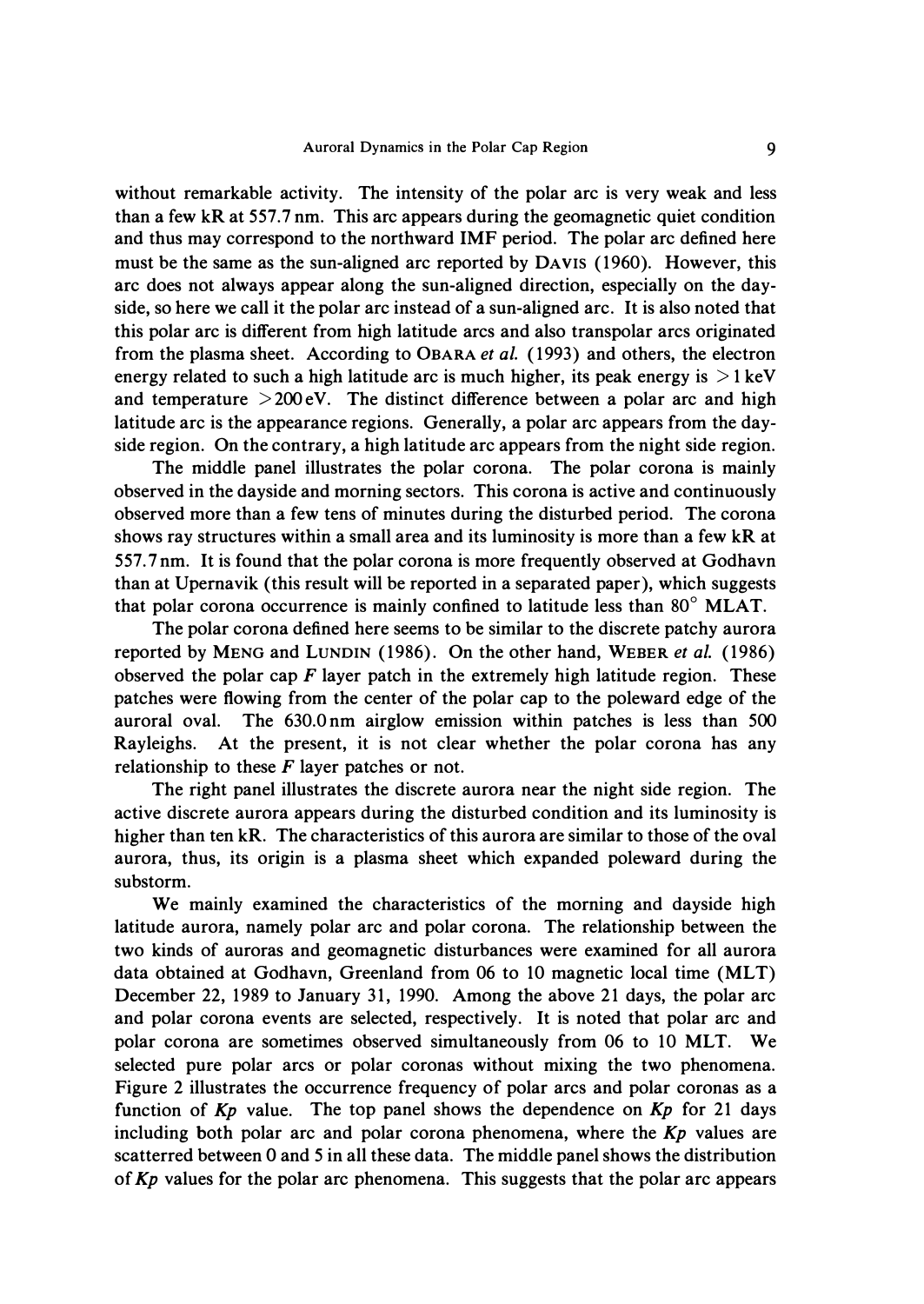**10 K. MAKITA** *et al.* 



*Fig. 2. The occurence frequency of polar arcs and polar coronas as a function of Kp values. Polar arc appears during quiet period (low Kp values) and polar arc appears during the active period (large Kp values).* 

*during the low Kp values. On the other hand, the bottom panel shows the distribution of Kp values for polar coronas. The polar corona appears during*  moderate disturbed conditions. Although the number of selected events is not *sufficient, these results suggest that the polar arc appears during quiet periods and polar corona appears during moderate disturbed conditions.* 

*In order to examine the characteristics of particle precipitation for polar arcs*  and polar coronas taken at Godhavn, we analyzed the simultaneous particle *precipitation data obtained by* **DMSP** *F9 satellite. Figure 3 shows the electron differential spectrum corresponding to the polar arc and the polar corona. The left*  panel shows the TV image of the polar corona and the simultaneous differential *electron spectrum observed at 1127:33 UT. In the left bottom panel, the typical polar corona is shown when a* **DMSP** *satellite passes near the observation site. The simultaneous electron spectrum is illustrated in the left top panel. The spectrum is fitted to the Maxwellian distribution and gives peak electron energy 646 eV, temper-*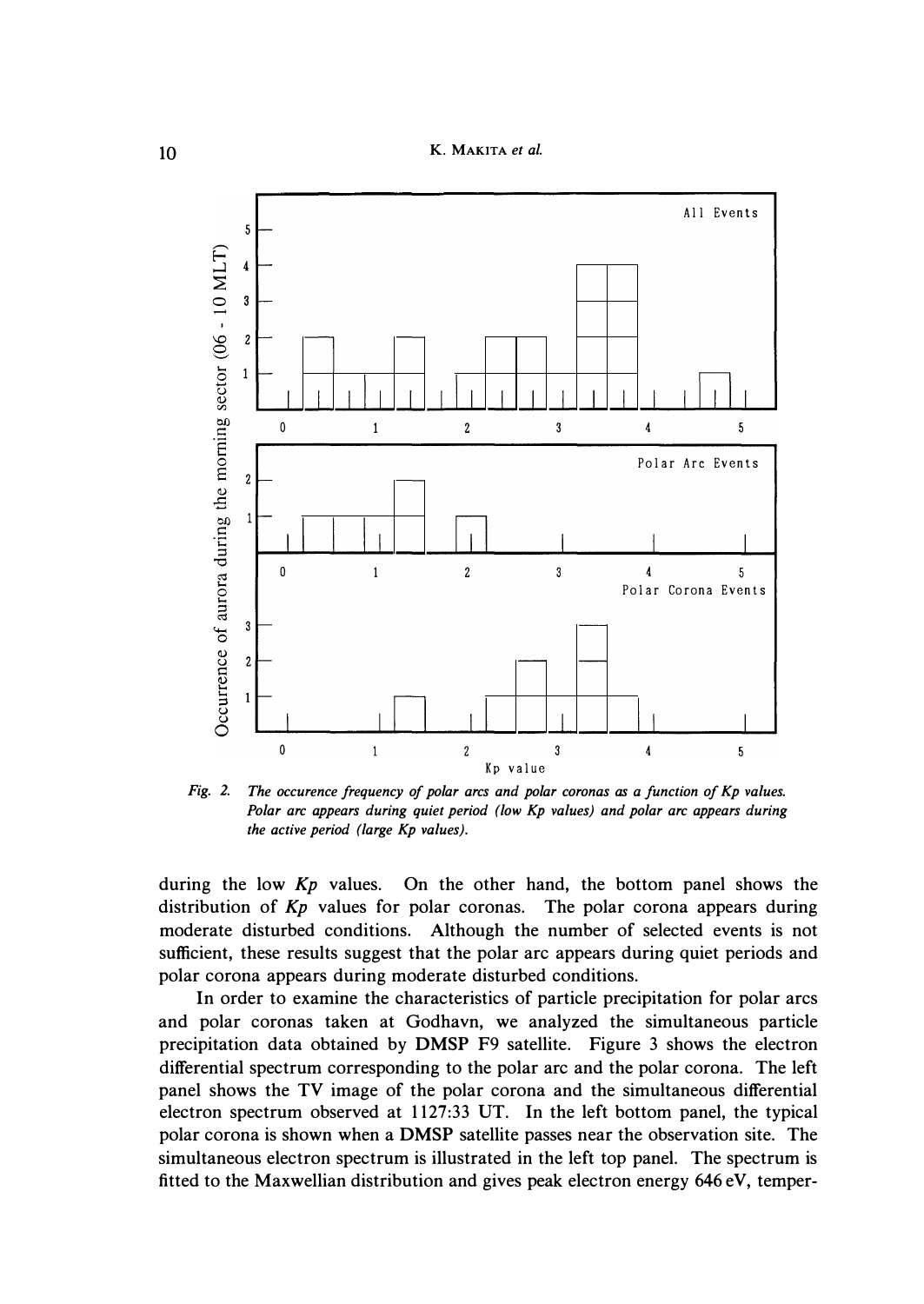

*Fig. 3. The electron and proton spectrum corresponding to the polar arcs and polar coronas. The left panel shows the electron differential spectrum for the polar corona, the peak electron energy is about* **600** *e V. The right panel shows the electron differential spectrum for the polar arc, the peak electron energy is about*  $100eV$ *. The satellite pass through near the zenith of Godhavn. The line in the all-sky image shows the satellite orbit and the circle indicates the satellite position where the electron spectrum was obtained.* 

*Table 1. Characteristics of particle precipitation for polar corona and polar arc events. The precipitating electron and ion energy corresponding to polar corona is generally*  much higher than that for polar arc. The number density of electrons corre*sponding to polar corona is slightly lower than that for polar arc.* 

| Aurora type  | Electron              |                       |                                                      | Ion          |
|--------------|-----------------------|-----------------------|------------------------------------------------------|--------------|
|              | Peak energy           | Temperature           | Density                                              | Peak energy  |
| Polar corona | $\geq 100 \text{ eV}$ | $\geq 100 \text{ eV}$ | $10^5 \sim 10^6$<br>$(0.1/cm^3)$                     | $\geq$ 1 keV |
| Polar arc    | $\leq 100 eV$         | $\leq 100 eV$         | $10^{6}$ $\sim$ $10^{7}$<br>(a few/cm <sup>3</sup> ) | $\leq$ 1 keV |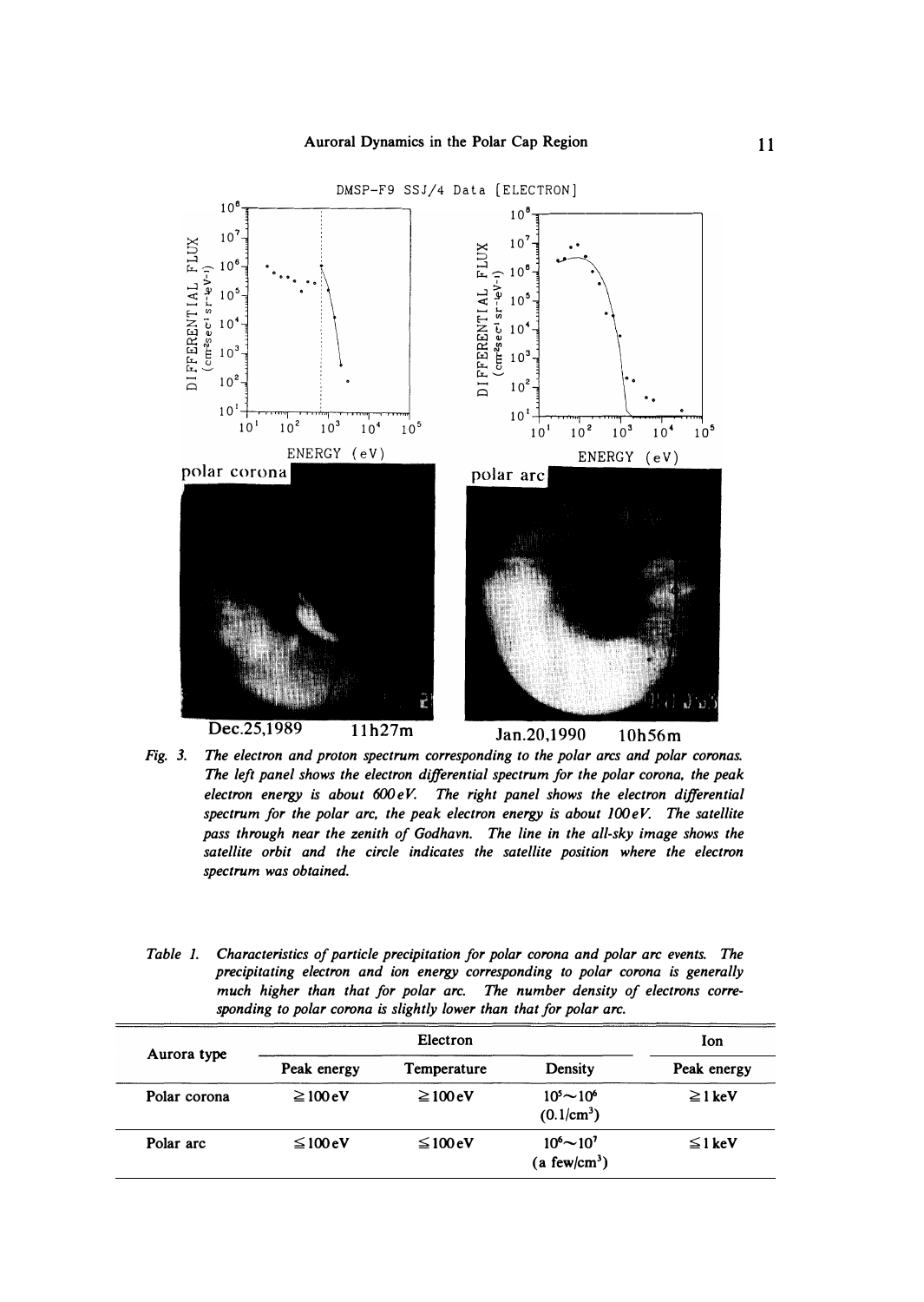**ature 156.7 eV and peak number flux 10/cm<sup>2</sup> s sr eV. In the right bottom panel, the typical polar arc image is shown when a DMSP satellite passes through the east side of Godhavn. The simultaneous electron spectrum obtained at 1056:25 UT is shown**  in the right top panel. It shows the peak energy of about 100 eV and peak number **flux of about 10/cm<sup>2</sup>s sr eV. From the fitted Maxwellian distribution curve, the temperature is 86 eV in this case. We examined several other events and have summarized the characteristics of particle precipitation for polar arc and polar corona phenomena in Table 1. It indicates that the peak energy of electron precipitation is a few hundred eV and the temperature is higher than lOOeV for polar coronas, where for the polar arcs, the peak energy of electron is less than 100 e V and the temperature is also less than 100 e V. We also examined the ion**  precipitation data and found that the peak energy of ions is higher than 1 keV for a **polar corona and lower than 1 keV for a polar arc.** 

### **3. High Latitude Auroral Dynamics and IMF Bz Variations**

**The increase of auroral luminosity and its movement are strongly controlled by the IMF** *Bz* **polarities and their variations. Figure 4 illustrates IMF data and the east-west meridian scanning graph obtained on December 30, 1989. The top panel is IMF** *Bz* **data obtained from 0800 to 0900 UT. It shows that** *Bz* **is positive from 08 10 to 0828 UT, except for the negative spike seen from 08 18 to 0820. It is noted that small positive** *Bz* **variation started at 0827 and soon after sharply changed from positive to negative values after 0828 UT. The east-west scanning graph is given at the bottom. It is noted that the weather is cloudy before 0800 UT and there is a data gap from 0815 to 0820 UT. So, here we show the auroral data from 0821 to 0851 UT. The auroral enhancement is seen at 0821. This activity may correspond to the magnetic negative spike between 0818 and 0820. The bright polar corona suddenly appeared near the east side region (dayside direction) at 0827 UT and gradually moved to the zenith at 0828 UT. This corona disappeared within a few minutes, a stable faint arc is observed at the equatorward side of Godhavn after that ( this arc is not recognized in this east-west merdian scanning graph). It is noted that the enhancement of the polar corona at Godhavn is seen under the IMF** *Bz* **fluctuations. Namely, the auroral enhancement occurs when IMF** *Bz* **shows spiky positive variations and changes to negative values. Although it is not easy to determine the response time between IMF** *Bz* **variation and polar corona enhancement by using only one point auroral observation, it seems that the southward turning of IMF** *Bz* 

*Fig. 5 (opposite). IMF Bz data and the north-south meridian scanning graph obtained by all-sky TV. The equatorward movement of the discrete aurora was seen in association with the southward turning of IMF at 0138.* 

*Fig. 4 (opposite). IMF Bz data and the east-west meridian scanning graph obtained by all-sky TV. The polar corona appears from the east side at 0827 and it disappears*  within a few minutes. This interval corresponds to the time between 0827 (small *positive fluctuations in Bz) and 0829 (sharply changed to negative value).*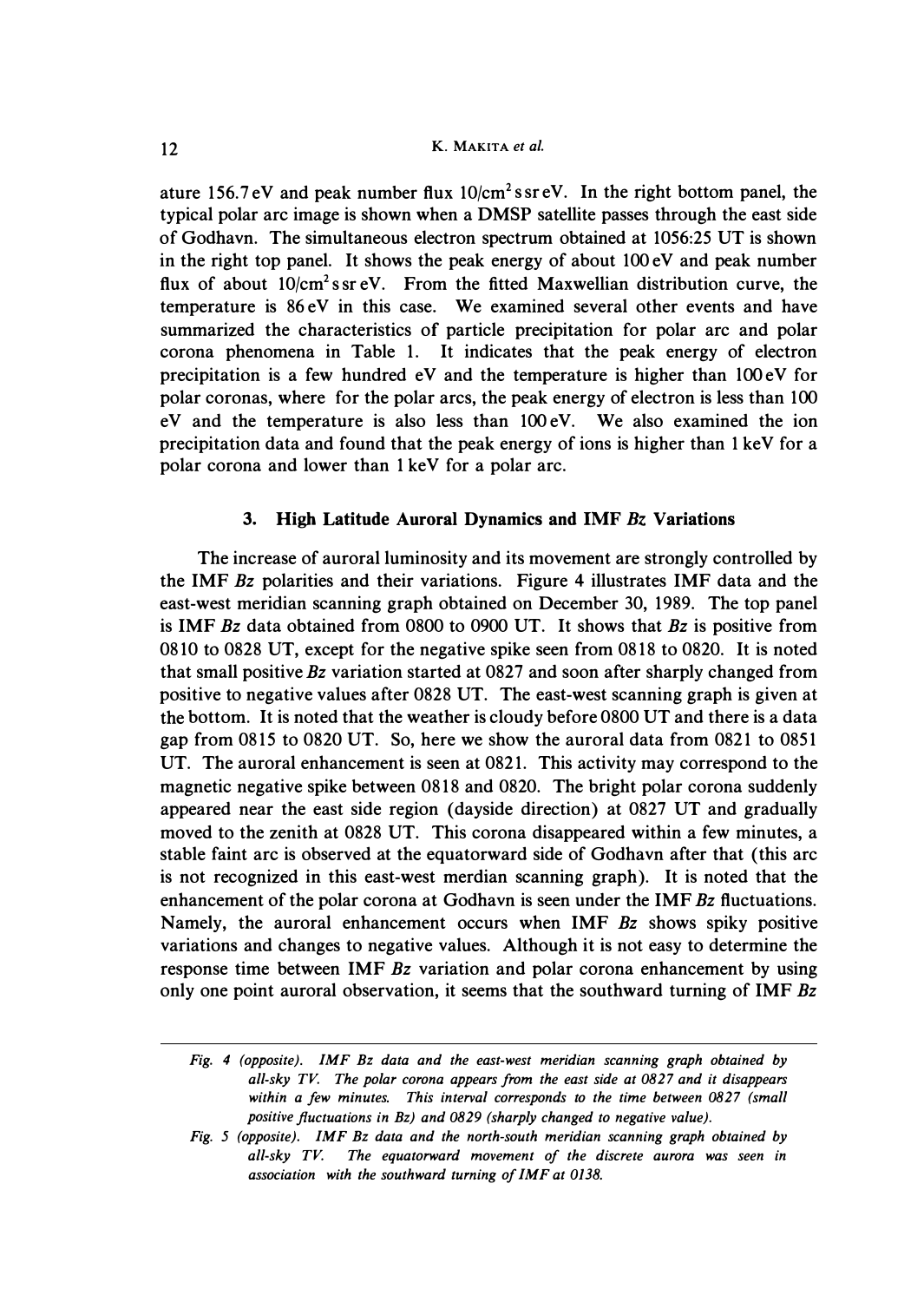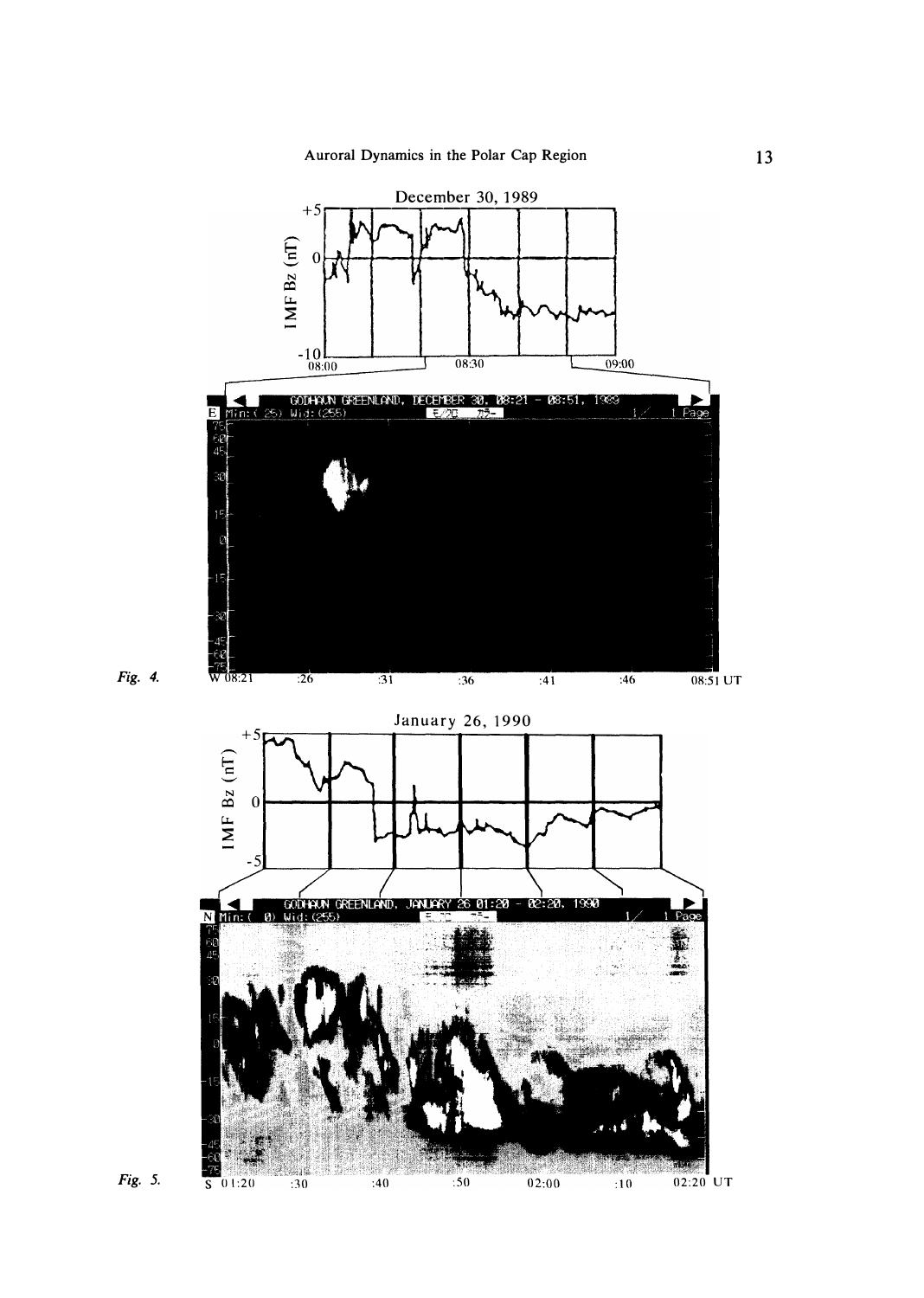*relates to the enhancement of polar corona.* 

*Figure 5 illustrates the night side auroral movement and IMF Bz variations on January 26, 1990. The top panel is IMF Bz data from 0120 to 0220 UT. The polarity of IMF Bz sharply changed from positive to negative at 0136 and then remained the negative except for temporary change for a few minutes at 0143. The bottom panel illustrates the spatial variation of auroral intensity along the north to south meridian examined by all-sky TV data. The auroral movement and its intensity are seen along the magnetic north to south meridian. The discrete aurora is observed in the high latitude side of Godhavn from 0120 to 0138 UT. IMF Bz polarity is positive during this interval. When IMF Bz changes to negative at about 0138, the active discrete aurora begins to move equatorward with fluctuation of its luminosity. After 0140, which corresponds to the southward IMF conditions, discrete auroras are continuously observed at the equatorward side of Godhavn. The present example suggests that the poleward edge of the oval aurora moves equatorward in association with the southward turning of IMF. The time difference between the IMF southward turning and the equatorward movement of the aurora seems to be within a minute in this case.* 

#### **4. Summary and Discussion**

*On the basis of Greenland aurora TV and* **DMSP** *particle data, we examined high latitude auroras. It is found that polar arc is observed during quiet condition and its peak energy is less than 100 eV. On the other hand, polar corona is observed during moderately disturbed conditions, its peak energy is a few hundred eV. According to the results of* **NEWELL** *et al. (1991), the plasma mantle is observed immediately poleward of the cusp or dayside auroral oval. In the mantle region, magnetosheath-like precipitation is observed and the electron number flux are about 10 times lower than in the cusp. They also mentioned that less dramatic electron acceleration events on small scales ( arc phenomena) are quite common in the mantle region. From HEOS-2 data, FORMISANO ( 1980) reported that magnetosheath-like electrons are less than 100 eV, the boundary layer electrons are about 170-270 eV and the plasma sheet electrons are above 1 keV. From the above results and our examinations, the polar arc precipitation is similar to the magnetosheath particle spectrum, thus its source may be the plasma mantle or partly related to low latitude boundary layer. On the other hand, polar corona precipitation is similar to the boundary layer particle spectrum, thus, its origin may be the low latitude boundary layer or partly related to plasma sheet.* 

For the relationship between the dayside auroral enhancements and IMF Bz variations, it was found that the corona aurora was enhanced during the transit *period from positive to negative values of IMF Bz. Since the field lines of the polar cap and cusp directly interacting with the IMF, the auroral phenomena connected to these field lines must be very intimately by connected to the IMF variations. This means that the polarity of IMF Bz may be predicted by using auroral observations at several points of the polar cap region. Furthermore, the auroral dynamics in the*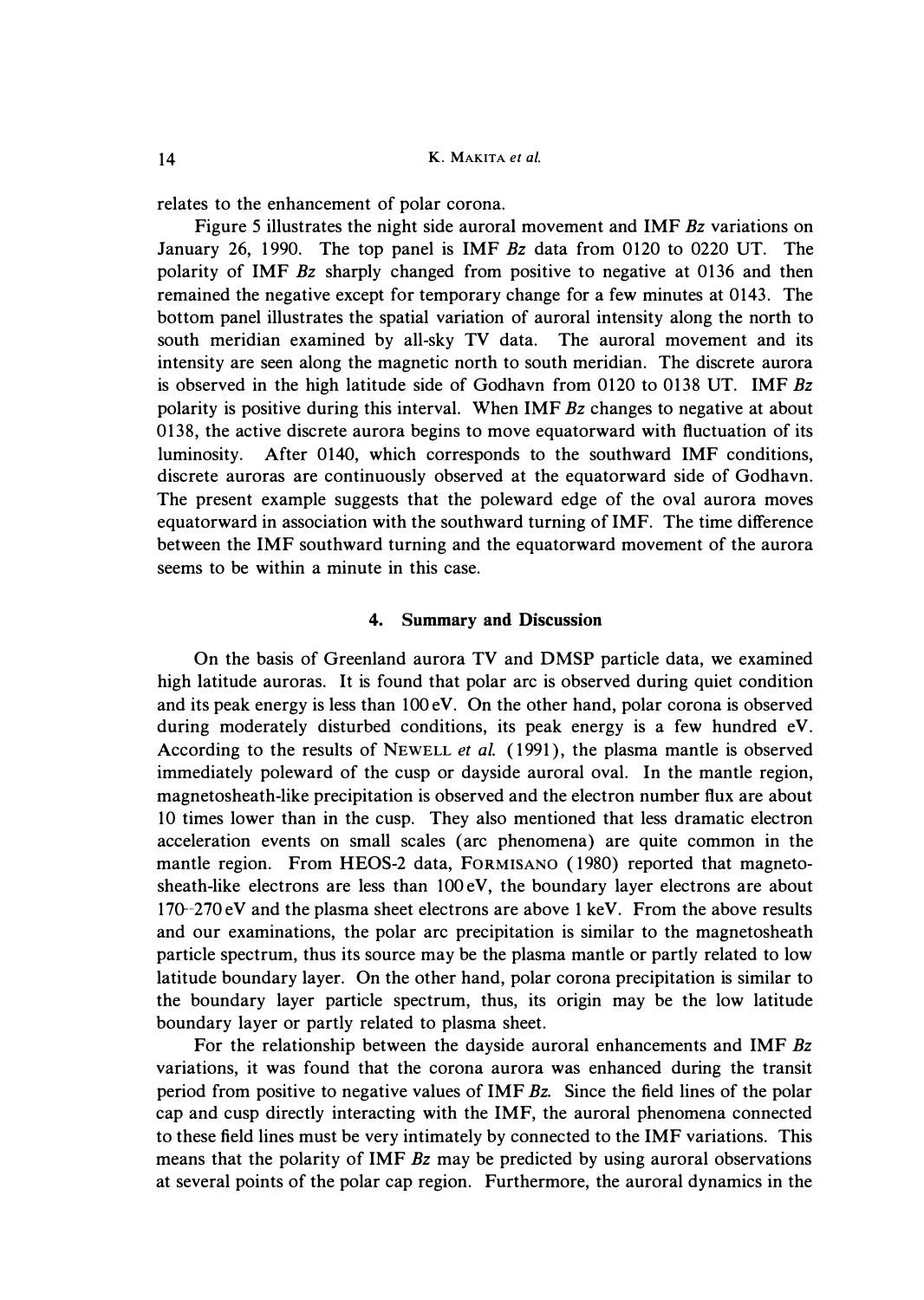**night side sector and their relationships to IMF variations are examined. In our analysis, the poleward edge of the auroral oval shifts equatorward in association with southward turning of the IMF. It is interesting and important that IMF** *Bz*  **variations also directly affect the location of the poleward edge of the oval within a few minutes' interval.** 

**Although this is a preliminary result and more examinations must be done in order to reach a final conclusion, it seems that examinations of these high latitude auroral phenomena will give us new information about solar wind-magnetosphere coupling.** 

#### **Acknowledgments**

**We thank Dr. K. HAYASHI, who has taken an interest in our project. This project is supported by the National Institute of Polar Research and the Ministry of Education. The auroral observations in Greenland were supported by the Danish Meteorological Institute and Tele. Greenland.** 

#### *References*

- **BAVASSANO-CATTANEO, M. B. and FORMISANO, V. (1978): Low energy electrons and protons in the magnetosphere. Planet. Space. Sci.,** *26,* **51-63.**
- **DAVIS, T. N. (1960): The morphology of the polar aurora. J. Geophys. Res.,** *65,* **3497-3500.**
- **ELPHINSTONE, R. D., HEARN, D. J., MURPHREE, J. S., COGGER, L. L., JOHNSON, M. L. and Vo, H. B. ( 1993): Some UV day side auroral morphologies. Auroral Plasma Dynamics, ed by R. L. LYSAK. Washington, D.C, Am. Geophys. Union, 31-45 (Geophysical Monograph 80).**
- **FORMISANO, V. ( 1980): Heos 2 observations of the boundary layer from the magnetosphere to the ionosphere. Planet. Space. Sci.,** *28,* **245-257.**
- **HAERENDEL, G., PASCHMANN, G., SCKOPKE, N., ROSENBAUER, H. and HEDGECOCK, P.** c. **(1978): The frontside boundary layer of the magnetosphere and the problem of reconnection. J. Geophys. Res.,** *83,* **3195-3216.**
- **JOHNSTONE, A. D. (1985): Electron injection in the polar cusp. The Polar Cusp, ed. by J. A. HOLTET and A. EGELAND. Dordrecht, D. Reidel, 47-65.**
- **MENG, C.-1. and LUNDIN, R. (1986): Auroral morphology of the midday oval. J. Geophys. Res.,** *91,*  **1572-1784.**
- **NEWELL, P. T. and MENG, C.-1. (1992): Mapping the day side ionosohere to the magnetosphere according to particle precipitation characteristics. Geophys. Res. Lett.,** *19,* **609-612.**
- **NEWELL, P. T. and MENG, C.-1. ( 1994): Ionospheric projections of magnetospheric regions under low and high solar wind pressure conditions. J. Geophys. Res.,** *99,* **273-286.**
- **NEWELL, P. T., BURKE,** w. **J., MENG, C.-1., SANCHEZ, E. R. and GREENSPAN, M. (1991): Identification and observations of the plasma mantle at low altitude. J. Geophys. Res.,** *96,* **35-45.**
- **OBARA, T., MUKEI, T., HAYAKAWA, H., NISHIDA, A., TSURUDA, K. and FUKUNISHI, H. (1993): Akebono (EXOS-D) observations of small-scale electromagnetic signatures relating to polar cap precipitation. J. Geophys. Res.,** *98,* **11153-11159.**
- **SANDHOLT, P. E., LOCKWOOD, M., DENIG,** w. **F., ELPHIC, R. C. and LEONTJEV,** s. **(1992): Dynamical auroral structure in the vicinity of the polar cusp: Multipoint observations during southward and northward IMF. Ann. Geophys., 10, 483-497.**
- **ROSENBAUER, H., GRUNWALD, H., MONTOGOMERY, M. P., PASCHMAN, G. and SCKOPKE, N. (1975): Heos 2 plasma observations in the distant polar magnetosphere: The plasma mantle. J.**